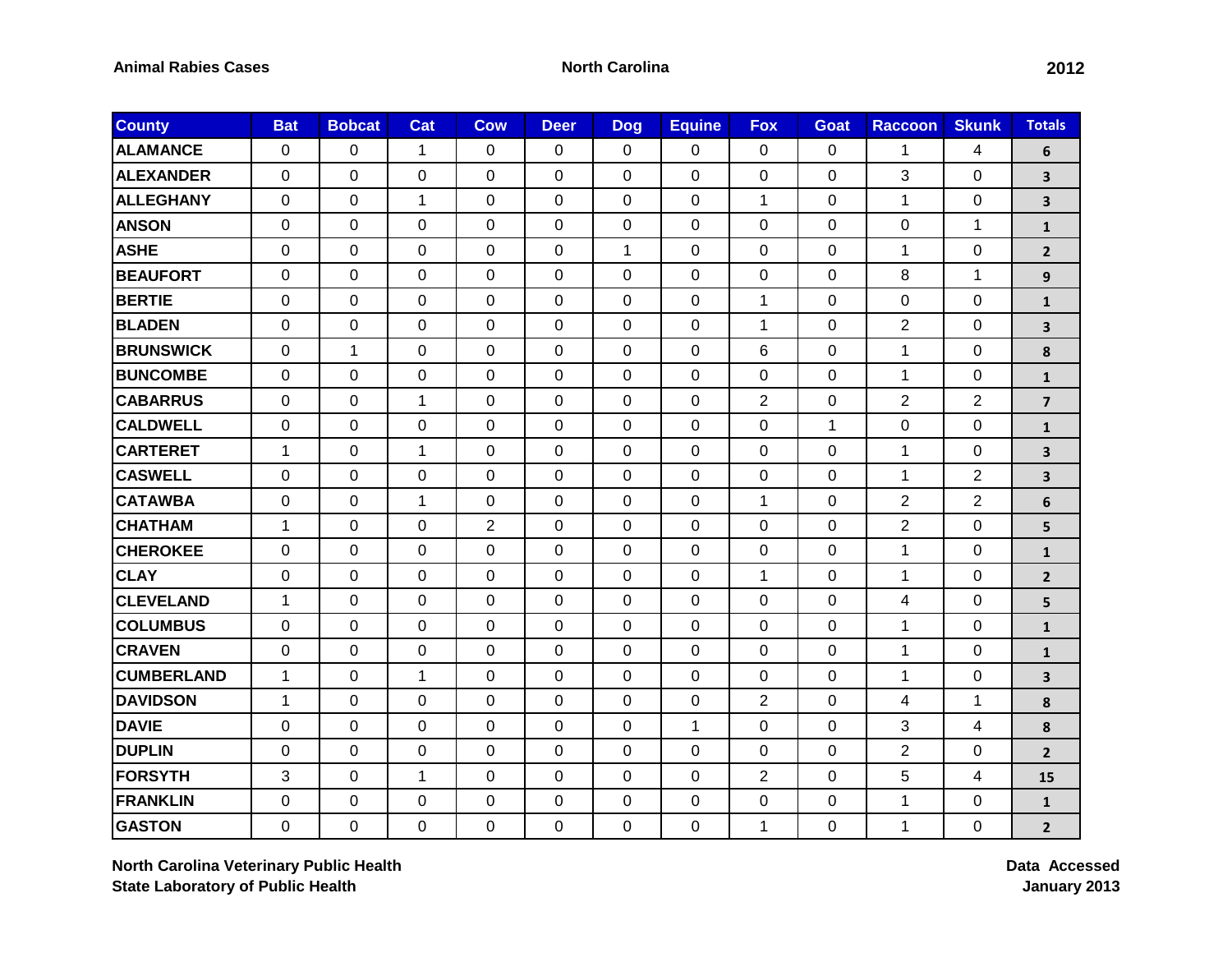| <b>County</b>       | <b>Bat</b>       | <b>Bobcat</b> | Cat            | <b>Cow</b>   | <b>Deer</b>  | <b>Dog</b>     | <b>Equine</b> | <b>Fox</b>     | Goat           | <b>Raccoon</b> | <b>Skunk</b>   | <b>Totals</b>           |
|---------------------|------------------|---------------|----------------|--------------|--------------|----------------|---------------|----------------|----------------|----------------|----------------|-------------------------|
| <b>GATES</b>        | $\mathbf 0$      | 0             | 0              | $\Omega$     | 0            | $\overline{0}$ | 0             | 1              | $\mathbf 0$    | $\overline{0}$ | $\Omega$       | $\mathbf{1}$            |
| <b>GUILFORD</b>     | 1                | 0             | 0              | 0            | 0            | 0              | 0             | 8              | 0              | 16             | 3              | 28                      |
| <b>HALIFAX</b>      | $\mathbf 0$      | $\mathbf 0$   | $\mathbf 0$    | 0            | 0            | $\mathbf 0$    | $\mathbf 0$   | $\mathbf 0$    | $\mathbf 0$    | 0              | 3              | 3                       |
| <b>HARNETT</b>      | $\mathbf{1}$     | $\mathbf 0$   | $\mathbf{1}$   | 0            | 0            | 0              | $\mathbf 0$   | $\pmb{0}$      | $\mathbf 0$    | $\overline{c}$ | $\mathbf 0$    | 4                       |
| <b>HOKE</b>         | $\mathbf 0$      | $\mathbf 0$   | $\mathbf 0$    | 0            | 0            | $\mathbf 0$    | $\mathbf 0$   | $\pmb{0}$      | $\mathbf 0$    | $\mathbf{1}$   | $\mathbf 0$    | $\mathbf{1}$            |
| <b>HYDE</b>         | $\mathbf 0$      | 0             | 0              | 0            | 0            | 0              | $\mathbf 0$   | $\mathbf 0$    | 0              | 1              | $\mathbf 0$    | $\mathbf{1}$            |
| <b>IREDELL</b>      | $\pmb{0}$        | $\mathbf 0$   | $\mathbf{1}$   | $\mathbf{1}$ | 0            | $\mathbf{1}$   | $\mathbf{0}$  | $\pmb{0}$      | $\mathbf 0$    | 5              | $\overline{7}$ | 15                      |
| <b>JOHNSTON</b>     | $\mathbf{1}$     | 0             | 0              | 0            | 0            | $\mathbf 0$    | 0             | $\overline{2}$ | $\mathbf 0$    | 3              | $\mathbf 0$    | 6                       |
| <b>LENOIR</b>       | $\mathbf 0$      | 0             | 0              | 0            | 0            | 0              | $\mathbf 0$   | $\mathbf 0$    | 0              | 4              | 0              | $\overline{\mathbf{4}}$ |
| <b>LINCOLN</b>      | $\mathbf 0$      | $\mathbf 0$   | 0              | 0            | 0            | $\mathbf 0$    | $\mathbf 0$   | $\mathbf{1}$   | $\mathbf 0$    | 3              | $\overline{2}$ | 6                       |
| <b>MARTIN</b>       | $\mathbf 0$      | 0             | 0              | 0            | 0            | 0              | $\mathbf 0$   | $\mathbf 0$    | 0              | $\overline{2}$ | $\mathbf 0$    | $\overline{2}$          |
| <b>MCDOWELL</b>     | 0                | 0             | 0              | 0            | 0            | $\mathbf 0$    | 0             | $\mathbf 0$    | 0              | $\mathbf{1}$   | $\mathbf 0$    | $\mathbf{1}$            |
| <b>IMECKLENBURG</b> | 6                | $\mathbf 0$   | $\overline{2}$ | $\mathbf 0$  | $\mathbf{1}$ | $\mathbf{1}$   | $\mathbf{1}$  | 4              | $\mathbf 0$    | 10             | $\overline{2}$ | 27                      |
| <b>MONTGOMERY</b>   | $\mathbf 0$      | $\mathbf 0$   | 0              | 0            | 0            | 0              | 0             | $\mathbf{1}$   | 0              | 0              | $\mathbf 0$    | $\mathbf{1}$            |
| <b>MOORE</b>        | $\overline{2}$   | 0             | 0              | 0            | 0            | 0              | $\Omega$      | 0              | 0              | 3              | $\mathbf 0$    | 5                       |
| <b>NASH</b>         | $\mathbf 0$      | 0             | $\mathbf{1}$   | 0            | 0            | $\mathbf 0$    | $\mathbf 0$   | $\mathbf 0$    | $\mathbf 0$    | $\overline{2}$ | $\mathbf 0$    | $\overline{\mathbf{3}}$ |
| <b>NEW HANOVER</b>  | $\mathbf 0$      | 0             | 1              | 0            | 0            | 0              | $\mathbf 0$   | 8              | 0              | 14             | $\mathbf 0$    | 23                      |
| <b>ONSLOW</b>       | $\mathbf 0$      | 0             | $\mathbf{1}$   | 0            | 0            | $\mathbf 0$    | 0             | $\overline{2}$ | 0              | 1              | $\mathbf 0$    | 4                       |
| <b>ORANGE</b>       | $\mathbf{1}$     | 0             | 0              | 0            | 0            | $\mathbf 0$    | $\mathbf 0$   | $\mathbf{1}$   | $\Omega$       | 6              | 5              | 13                      |
| <b>PAMLICO</b>      | $\mathbf 0$      | 0             | 0              | 0            | 0            | $\mathbf 0$    | 0             | 0              | $\mathbf 0$    | 1              | $\mathbf 0$    | $\mathbf{1}$            |
| <b>PENDER</b>       | $\mathbf 0$      | 0             | 0              | 0            | 0            | 0              | $\mathbf 0$   | 1              | $\Omega$       | 4              | $\overline{0}$ | 5                       |
| <b>PERSON</b>       | $\mathbf 0$      | $\mathbf 0$   | $\mathbf{1}$   | 0            | 0            | 0              | $\mathbf 0$   | $\mathbf{1}$   | $\mathbf 0$    | $\mathbf 0$    | 3              | 5                       |
| <b>PITT</b>         | $\mathbf 0$      | $\mathbf 0$   | 0              | 0            | 0            | $\mathbf 0$    | $\mathbf 0$   | $\mathbf 0$    | $\Omega$       | $\mathbf{1}$   | $\mathbf 0$    | $\mathbf{1}$            |
| <b>POLK</b>         | $\boldsymbol{0}$ | $\mathbf 0$   | $\pmb{0}$      | 0            | 0            | $\mathbf 0$    | 0             | $\mathbf{1}$   | $\mathbf 0$    | $\mathbf 0$    | $\overline{2}$ | 3                       |
| <b>RANDOLPH</b>     | $\mathbf{0}$     | $\mathbf 0$   | 3              | $\mathbf 0$  | 0            | $\Omega$       | $\mathbf{0}$  | $\overline{2}$ | $\overline{0}$ | 10             | $\mathbf 0$    | 15                      |
| <b>RICHMOND</b>     | $\mathbf 0$      | $\mathbf 0$   | 0              | 0            | 0            | 1              | 0             | $\mathbf 0$    | 0              | 0              | $\mathbf 0$    | $\mathbf{1}$            |
| <b>ROBESON</b>      | 0                | 0             | 0              | 0            | 0            | $\pmb{0}$      | 0             | $\mathbf 0$    | $\mathbf 0$    | $\mathbf{1}$   | 0              | $\mathbf 1$             |
| ROCKINGHAM          | $\mathbf 0$      | 0             | 0              | $\mathbf{1}$ | 0            | $\mathbf{1}$   | 0             | $\mathbf{1}$   | $\mathbf 0$    | 5              | 5              | 13                      |